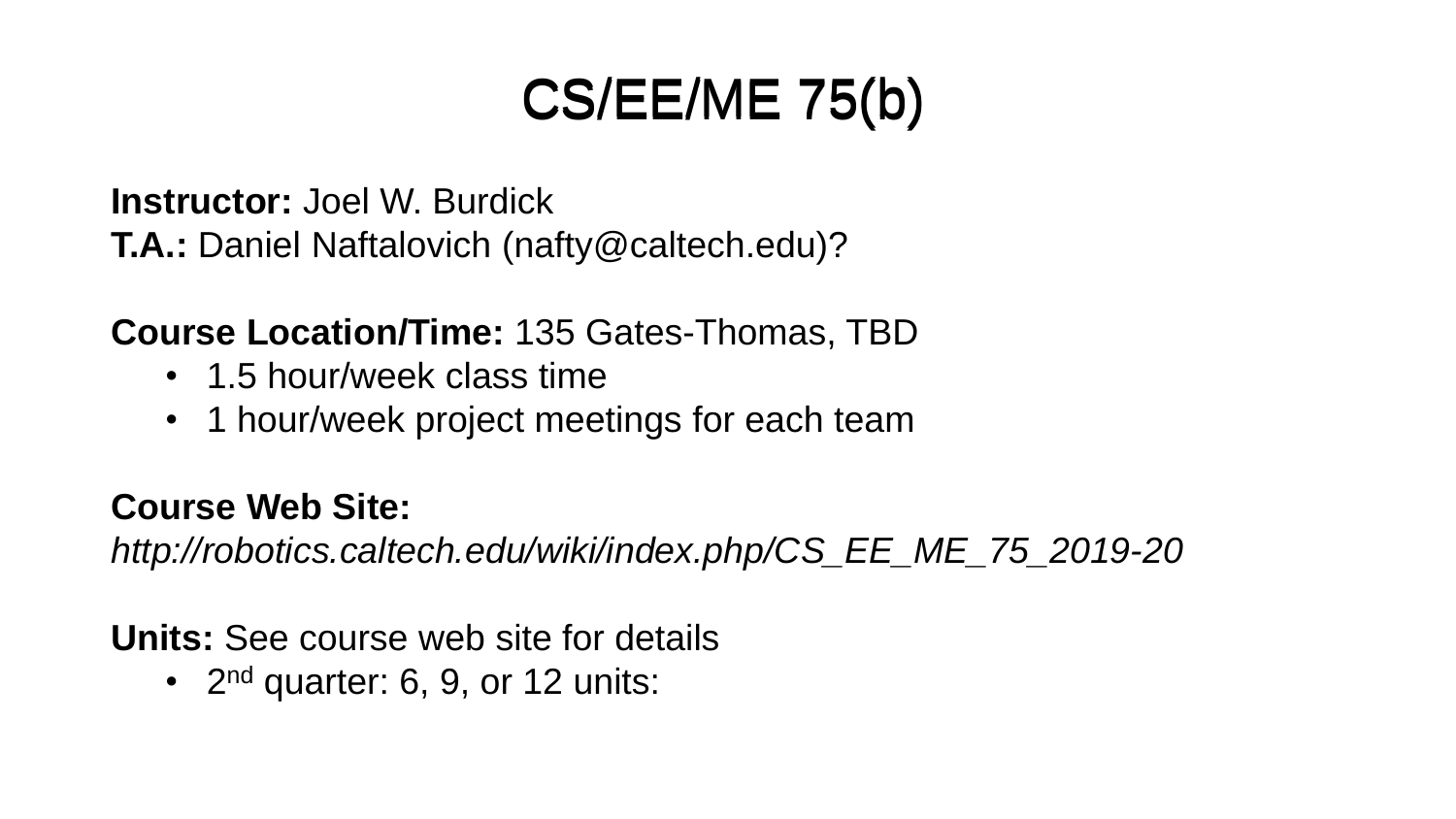### CS/EE/ME 75 Goals, Objectives, Schedule

#### **Winter Goals:**

- *Everybody* must now be working on a system
- Better organize teams and their goals in order to prototype systems
	- Drive-o-copter team needs to be divided into smaller groups
		- Better track individual contributions
		- Better communication/organization
		- Better output/efficiency
- Focus on finishing electromechanical design innovations/modifications
- Start (and in some cases finish) integrating onboard autonomy.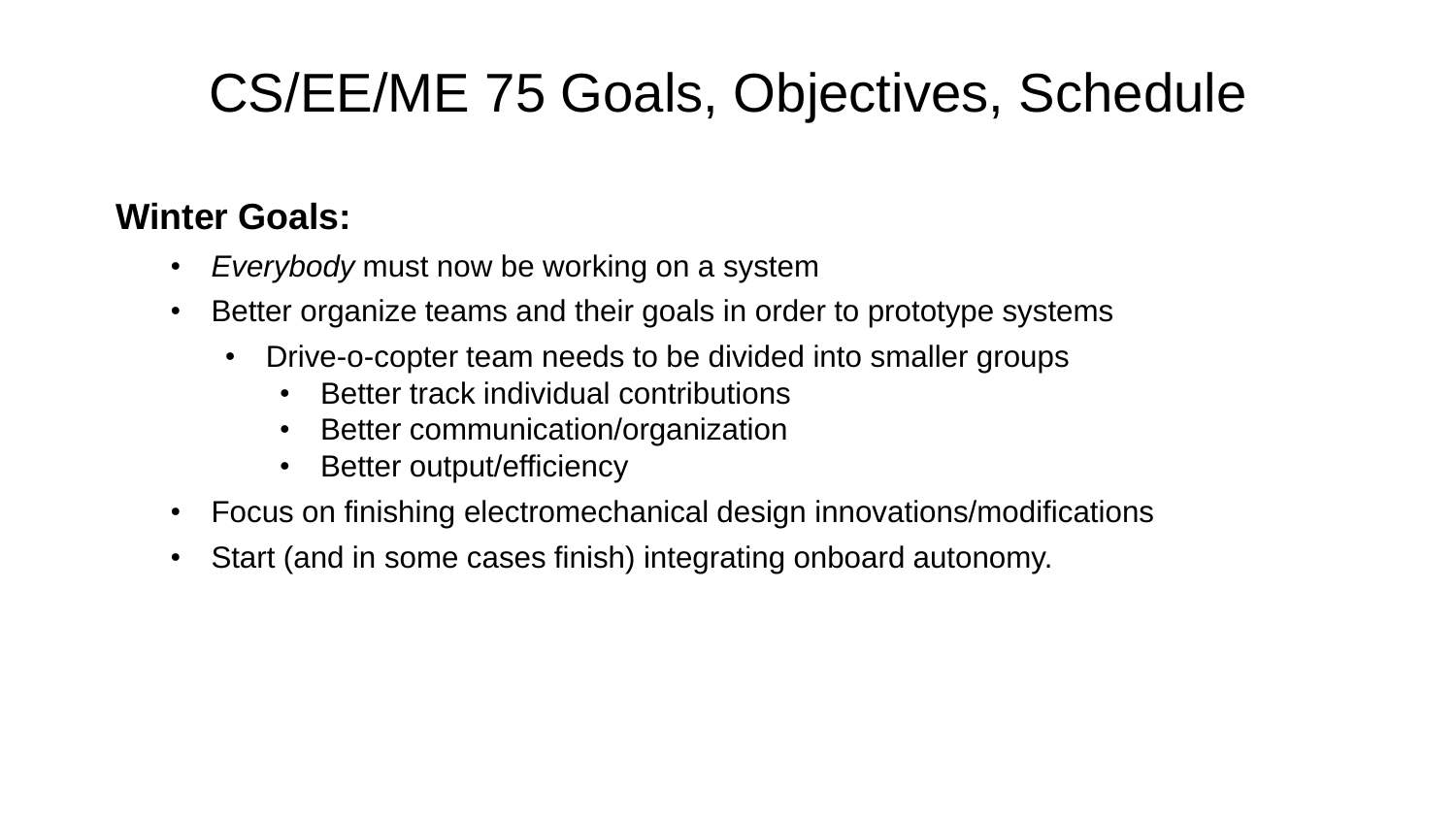## CS/EE/ME 75 Goals, Objectives, Schedule

#### **Objectives: general**

- Prepare for and complete Critical Design Review (CDR)
- Finish a full functioning prototype
	- Validate or critique the baseline design;
	- Check on specifications/choices
	- Does it meet original objectives?

### **Objectives: specific**

- **RC Car:**
	- Prep Balto for Urban Circuit:
	- Togo:
		- Build New Superstructure
		- Wheel Odometry
		- Adapt autonomy system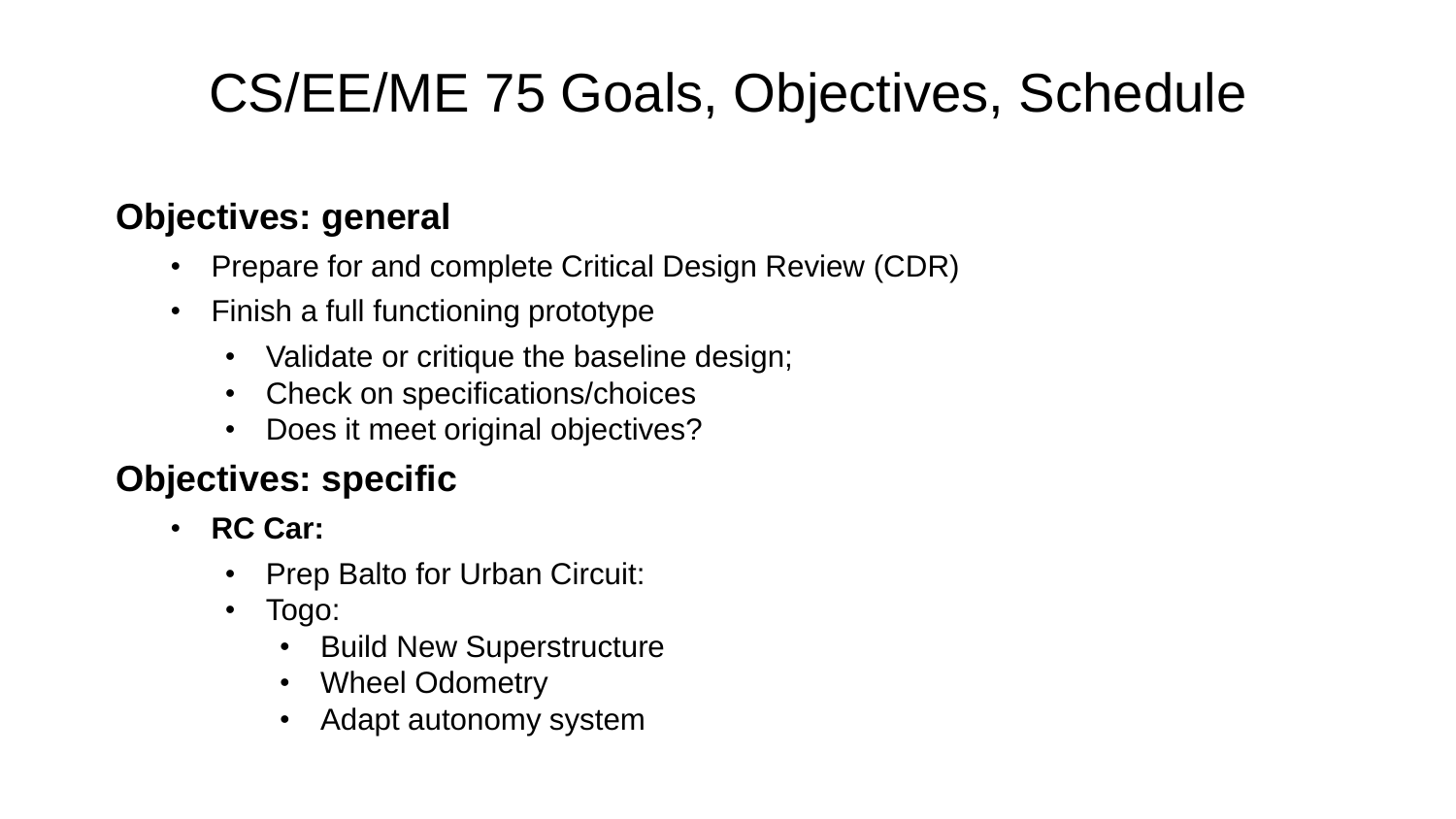## CS/EE/ME 75 Goals, Objectives, Schedule

#### **Objectives: specific**

#### • **UWB/Localization**

- What can you do for Urban Circuit?
	- Additions to JPL baseline?
	- Stair configuration optimization
	- Integration with LAMP
- Full Autonomy for Cave Circuit
	- Automated triangulation setup
	- Robust to marker movement
- **Drive-O-Copter**
	- *Finish* a mechanical prototype!
	- *Build* an avionics system. Benchtop is a good start
	- Tune the combined system to get stable flight
	- Automate:
		- Take-off
		- Landing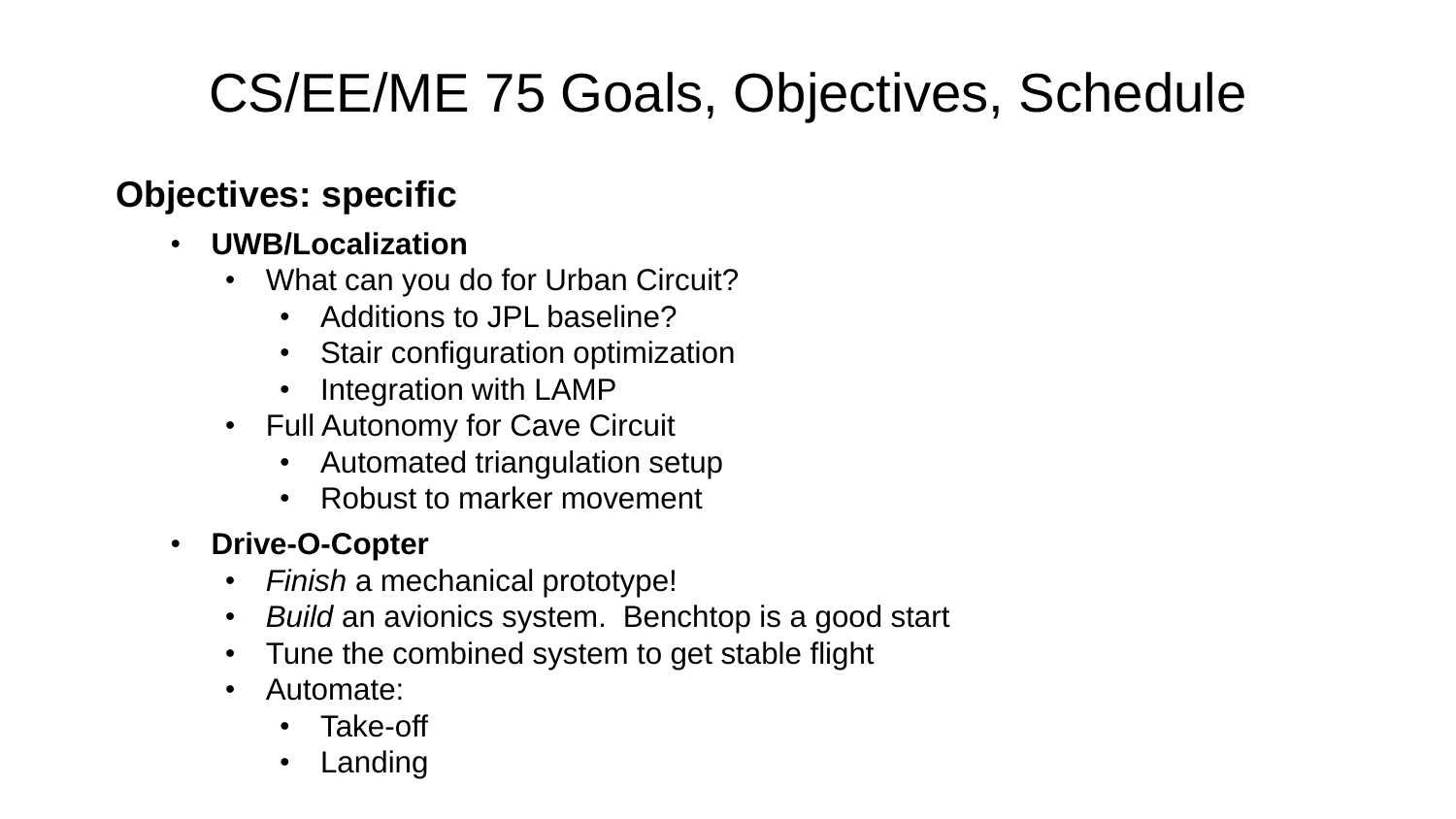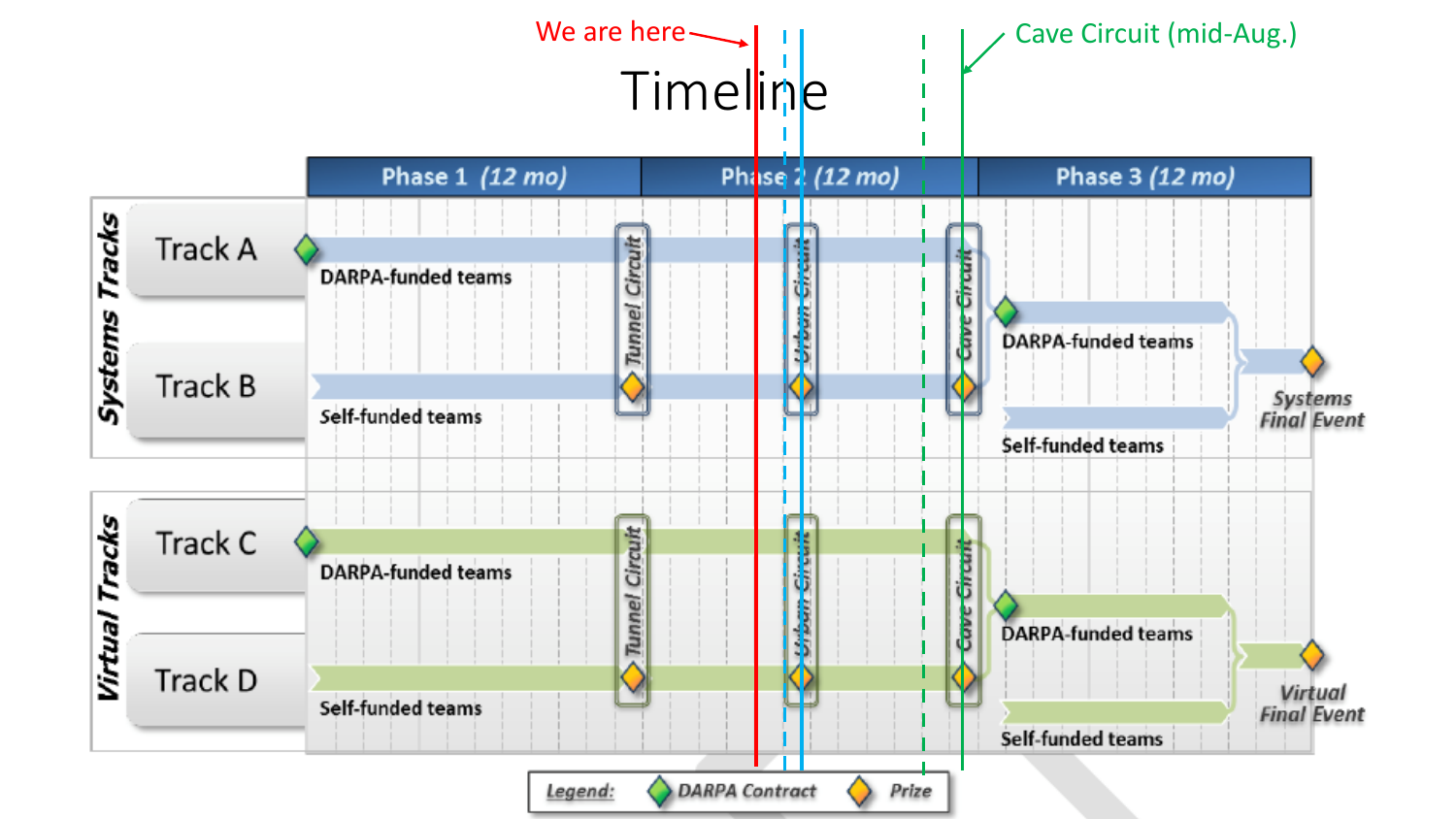